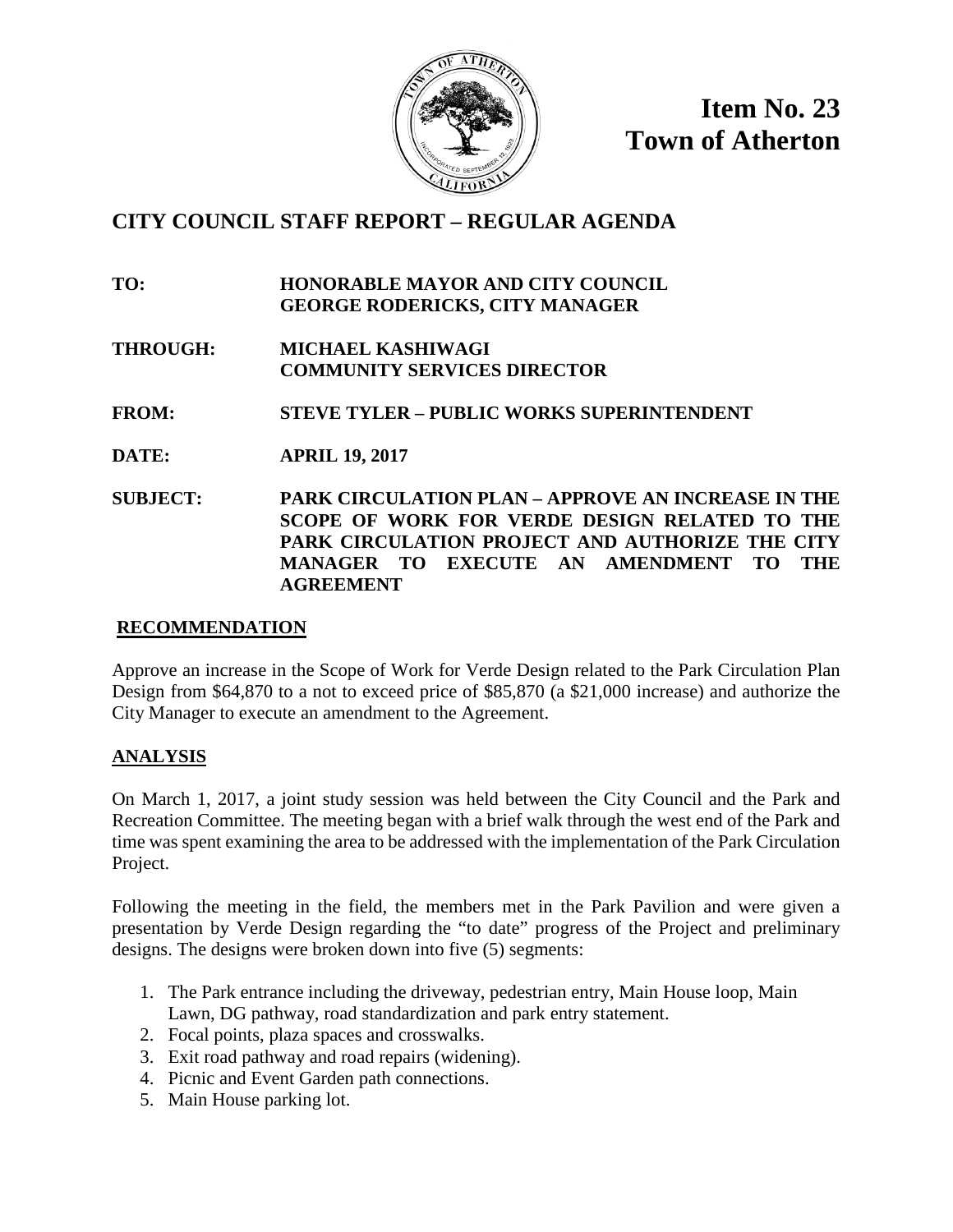Park Circulation Plan – Verde PSE increase April 19, 2017 Page 2 of 5

The preceding items were discussed and direction was provided to modify the project scope based on the input. The feedback from the meeting was further vetted by the Park and Recreation Committee at their April 5 meeting.

Direction provided as follows:

The NW path replacement should be removed from the scope of Item #1 and the work



- associated with it should be performed using general maintenance funds. The rest of Item #1, including the Park entry statement, should be included in the plan.
- Although the pathway focal points were not entirely agreed to in placement during the meeting, the budget numbers to accomplish Item #2 seemed appropriate for funding.
- The entry into the park from the vehicle exit was a task that needed to be accomplished.
- The picnic area path connections were low priority and really didn't fit with this project.
- The parking lot improvements were lower priority and didn't really fit with this project.

Verde Design's budget for much of the work connected to Item #1 was \$64,870. During the initial meeting and the stakeholder meeting Verde's Scope of Work for the project, including Item #1, was made more robust. These changes, which account for the Scope of Work and associated design changes, result in the following:

- Survey: An expanded field survey of the Park beyond the entry gate and driveway loop needs to be completed. The survey information is essential to the project; and, will be an important addition to the archive of the Park. There is no historic archived survey work for that section of the Park.
- Electrical Engineering: Electrical engineering will be required for the "park entry statement."
- Structural Engineering: Structural engineering may be required for the park entry statement.
- Other: This work encompasses detailed design additions to the overall plan (pedestrian entry from the exit gate, park entry statement, path focal points, etc.). There will be a need for additional meetings by the consultant with the Park and Recreation Committee and City Council.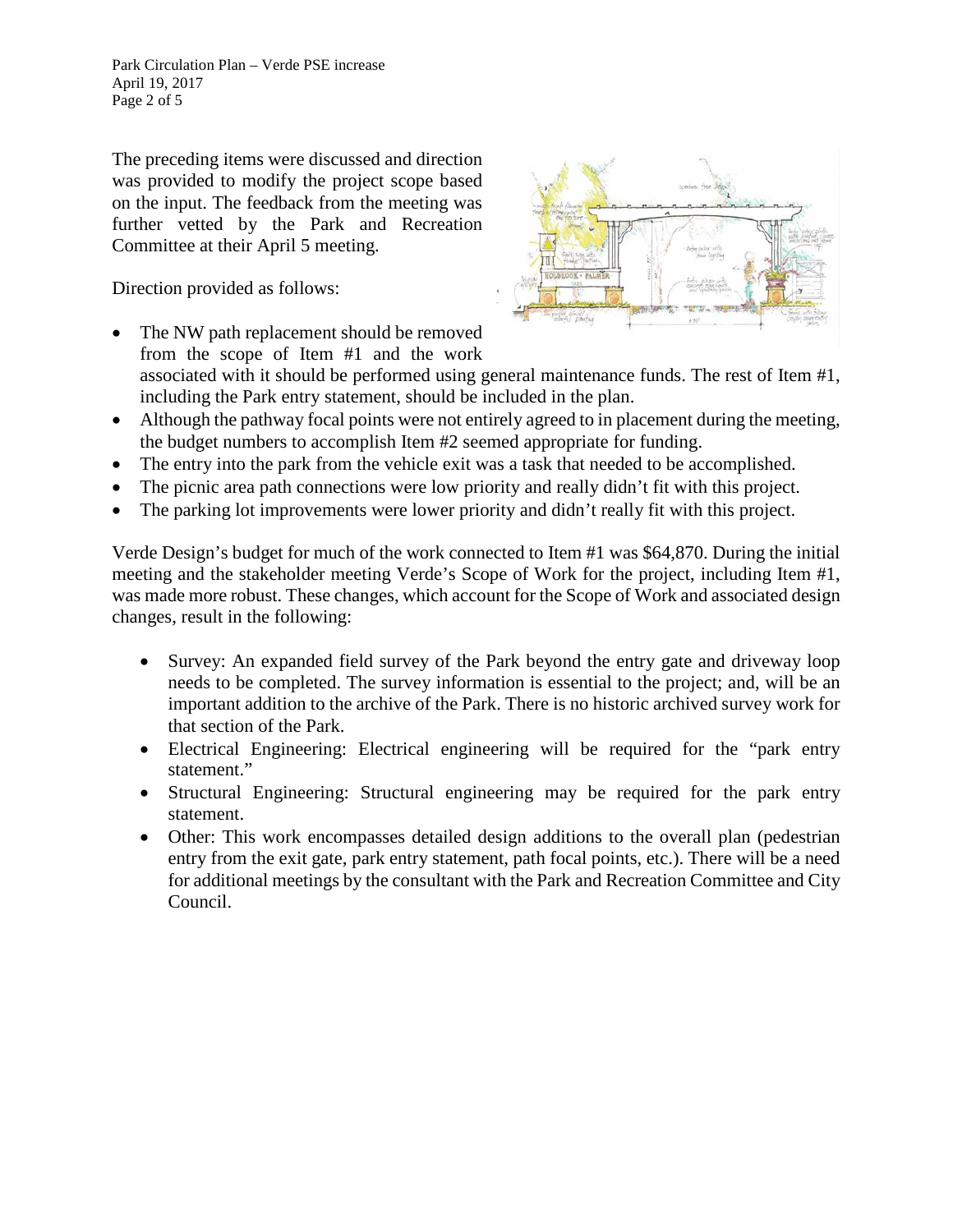Park Circulation Plan – Verde PSE increase April 19, 2017 Page 3 of 5

## **POLICY FOCUS**

Should this design increase be approved, Verde design will begin design work on the Items #1, #2, & #3 and produce biddable construction drawings for the Project. The construction estimate for these three tasks as previewed at the joint City Council and Park and Recreation Meeting on March 1 is \$573,581. The estimated total including design and construction for this project will be \$666,691.



The Council can approve this Project as suggested by the Park and Recreation Committee (Items #1, #2, and #3), or add/subtract any items they deem prudent from the list of 5 items above. Removal/addition of any of these tasks will directly influence the cost of both design and construction of the project. Funding design of the project does not necessarily commit the Town to funding construction.

## **FISCAL IMPACT**

The FY 2016/17 CIP budget included \$235,000 for the Park Circulation Plan improvements. The contract with Verde Design began with a smaller project in mind; but, as the discussions with stakeholders evolved, a larger project scope was supported.

The Verde Design budget, for the smaller, preliminary Item #1 was \$64,870. The negotiated price for the design changes for Items #2 and #3 will require an amendment to the contract of \$21,000.

| <b>PARK CIRCULATION PROJECT FUNDING (ESTIMATES)</b> |           |                                                       |
|-----------------------------------------------------|-----------|-------------------------------------------------------|
| Construction   $$573,581$                           |           |                                                       |
| Design                                              | \$85,870  | $$64,870 + $21,000 = $85870 (14.9\%)$                 |
| Total                                               | \$659,451 |                                                       |
| FY 2016/17                                          | \$235,000 | balance moving forward to FY 2017/18                  |
| FY 2017/18                                          |           | \$424,451   Additional funds necessary as part of CIP |

The above design scope change will be undertaken immediately; however, construction will not proceed without adequate funding within the Town's Capital Improvement Budget. This item will be included for discussion by the Council at the May 3 Budget Study Session on the Capital Improvement Budget.

## **PUBLIC NOTICE**

Public notification was achieved by posting the agenda, with this agenda item being listed, at least 72 hours prior to the meeting in print and electronically. Information about the project is also disseminated via the Town's electronic News Flash and Atherton Online. There are approximately 1,200 subscribers to the Town's electronic News Flash publications. Subscribers include residents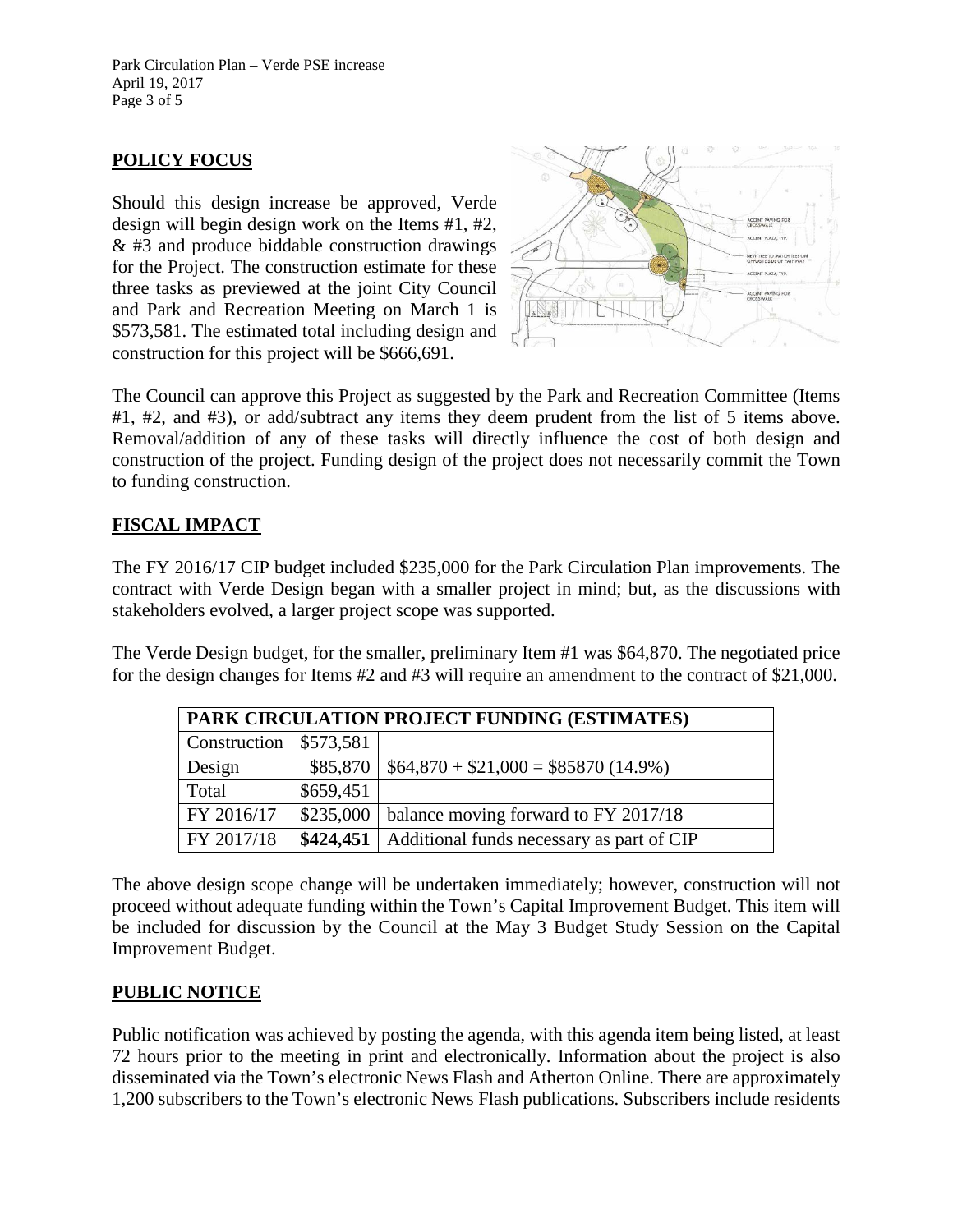Park Circulation Plan – Verde PSE increase April 19, 2017 Page 4 of 5

as well as stakeholders – to include, but be not limited to, media outlets, school districts, Menlo Park Fire District, service provides (water, power, and sewer), and regional elected officials.

## **ATTACHMENTS**

Letter from Verde Design